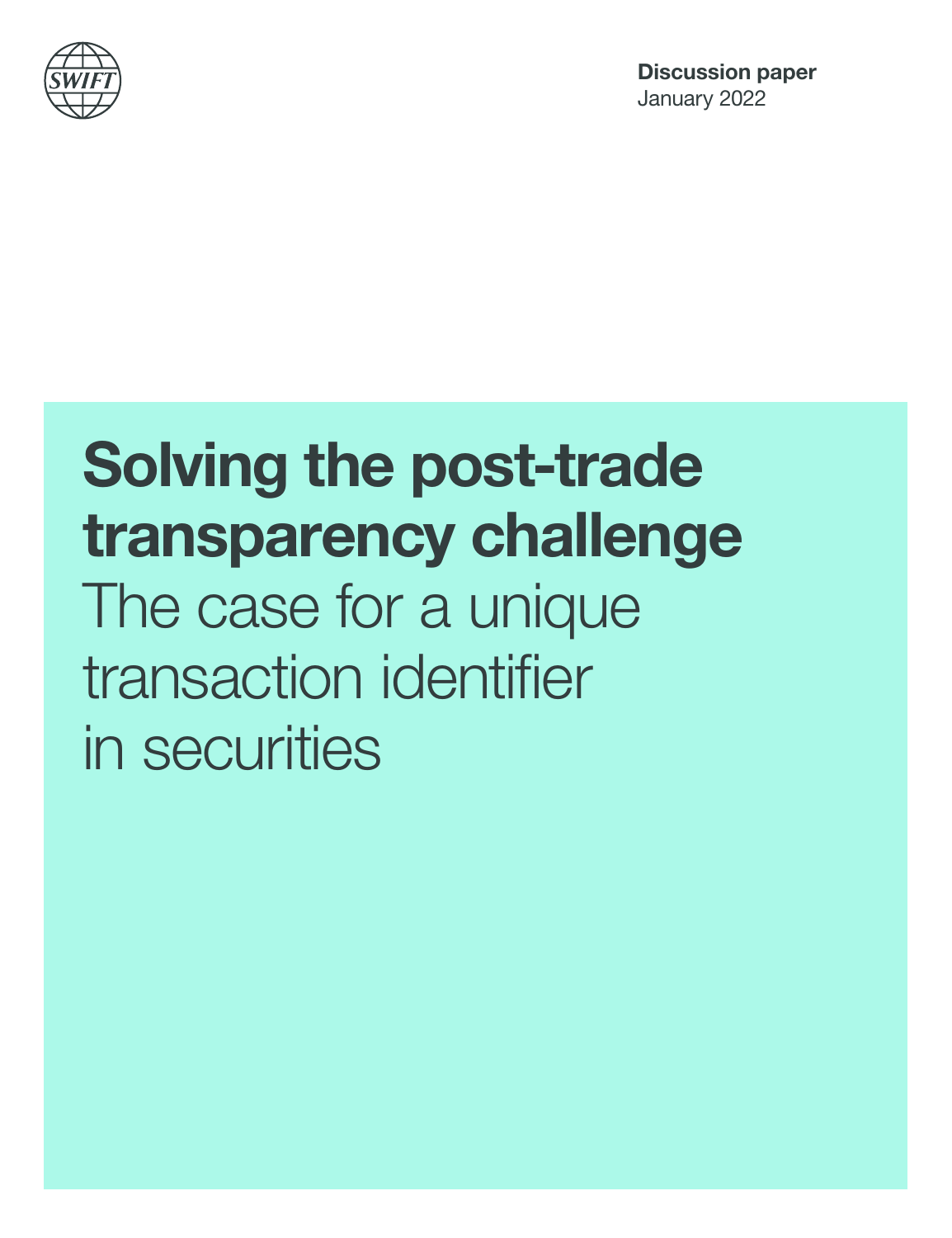| <b>Foreword</b>                         | 3  |
|-----------------------------------------|----|
| 1 Why are we talking about identifiers? | 5  |
| 2 How do we get there?                  | 8  |
| 3 What benefits will this bring?        | 11 |
| 4 So, what next?                        |    |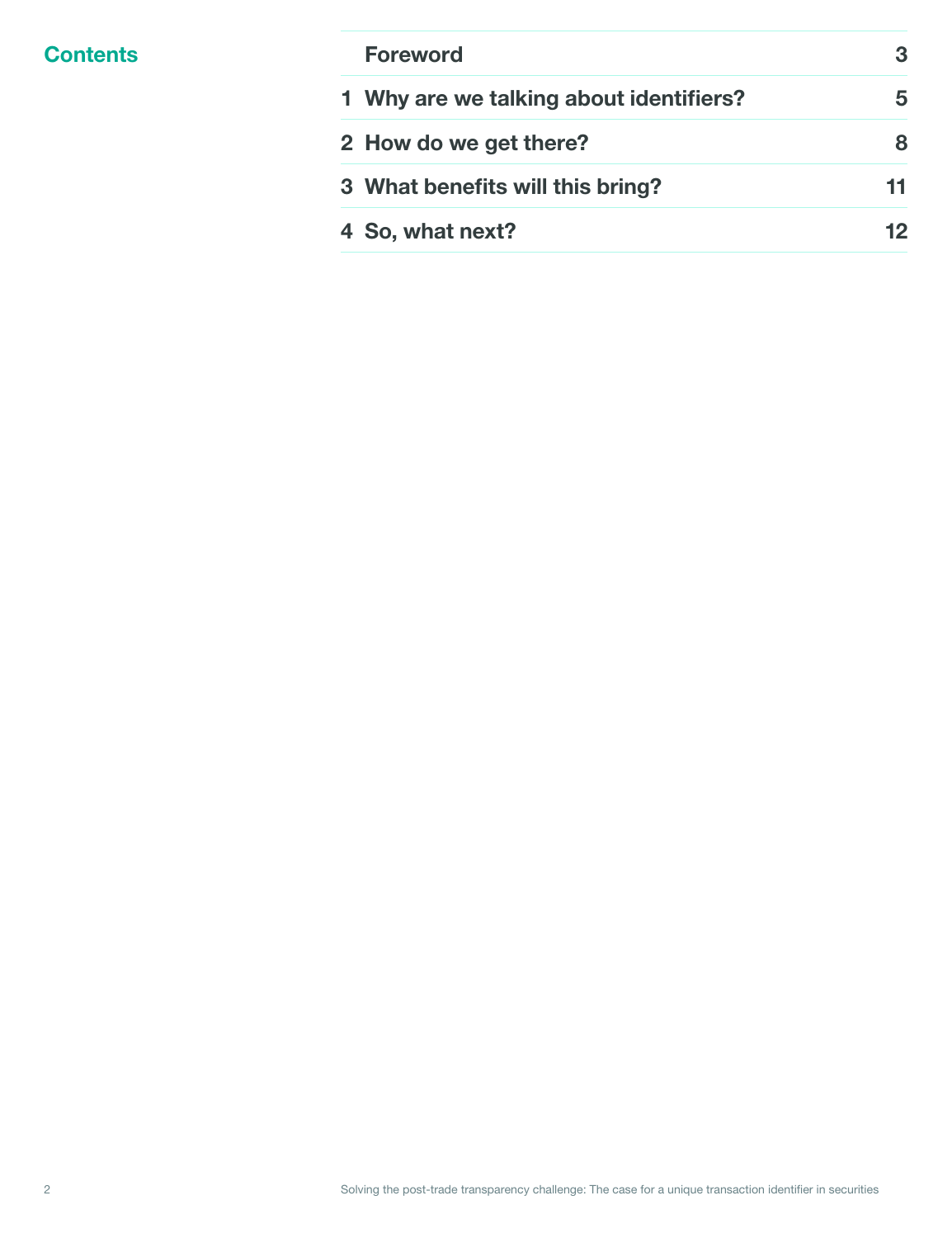Foreword While the securities industry has improved automation and straight-through processing rates over the past decades, transparency and end-to-end visibility on the status of transactions along the settlement and reconciliation value chain continues to be a challenge. The Covid-19 pandemic has highlighted, more than ever, the need to tackle these remaining pockets of inefficiency. Regulators, end investors and market participants of all kinds have weathered intense market volatility and increased volumes, and important lessons have been learned about the benefits of greater post-trade visibility to reduce settlement failures and operational risk.

> On the client side, the digital transformation agenda across the financial services sector has raised expectations for enhanced services across the spectrum, from front-office to back-office. Clients want to understand their positions and exposures with the immediacy that the market environment demands. The global focus on improving operational resilience across complex, interconnected markets also lends itself perfectly to the case for the adoption of a standard aimed at enabling post-trade transparency.

Leveraging our unique position as a neutral, global cooperative, SWIFT has taken up the challenge to help digitally transform the securities industry and set a path for the future. We started several years ago, with the exploration of data validation and alerting services to help users check the quality of post-trade transactions against reference data, market practices, and regulatory requirements, to name a few. The journey has been accelerated by the upcoming settlement discipline regime under the Central Securities Depositories Regulation (CSDR) and market initiatives to shorten settlement cycles to T+1.

This paper highlights the work that has been completed so far to deliver posttrade transparency at industry level and the roadmap for industry-wide adoption of a unique transaction identifier (UTI) that would allow market participants to track securities transactions from end to end throughout the lifecycle of a trade.

We don't need to reinvent the wheel either. Such a UTI already exists, the ISO 23897:2020, which was created by the securities industry for the purposes of OTC derivatives reporting, but which has the potential to be extended to other types of transactions as well.

SWIFT, together with a working group of financial institutions and several industry associations, has been assessing the challenges and opportunities of adopting the UTI. Industry-wide adoption would require an initial investment by financial institutions to implement it across various systems. However, the working group also envisages significant benefits, including:

- A reduction in the number of presettlement matching and timing exceptions that require active investigation with a counterparty by 50%.
- A reduction in the number of matching or timing fails by 90%.

Along with the significant cost savings that come with reduced investigations and fails, industry adoption of the UTI would also reduce operational risk, improve traceability and transparency across the post-trade lifecycle, enable improved client service, and support the industry's digital transformation agenda overall.

The UTI has the potential to be a key enabler of change for the securities industry as a whole. With our community, we will explore and harness the opportunities to create transparency and efficiency across the posttrade settlement and reconciliation value chain.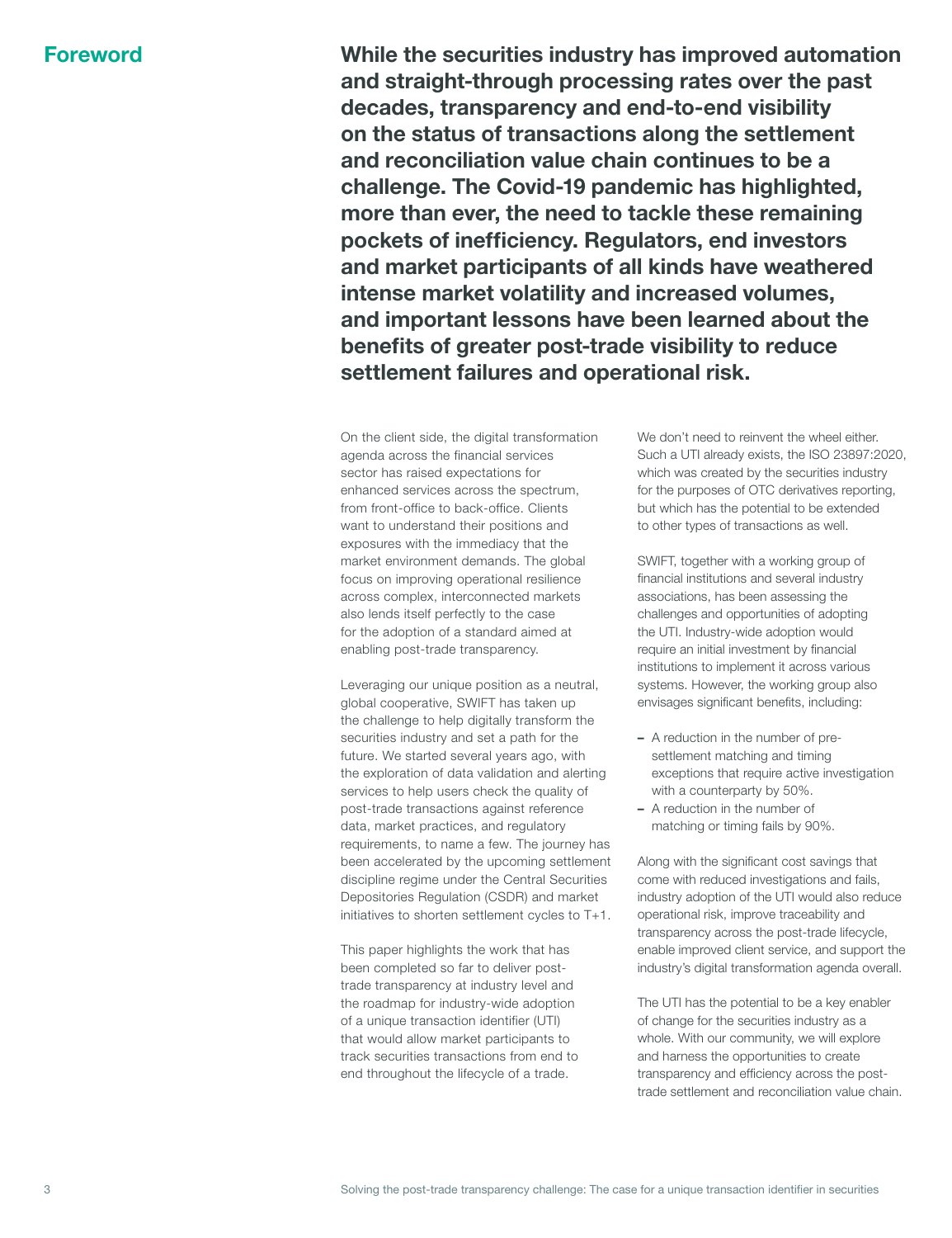## We would like to thank all the contributors to this discussion paper from the following institutions:

Association for Financial Markets in Europe (AFME)

Depository Trust & Clearing Corporation (DTCC)

International Swaps and Derivatives Association (ISDA)

International Securities Association for Institutional Trade Communication (ISITC)

International Securities Services Association (ISSA)

Securities Industry and Financial Markets Association (SIFMA)

Securities Market Practice Group (SMPG)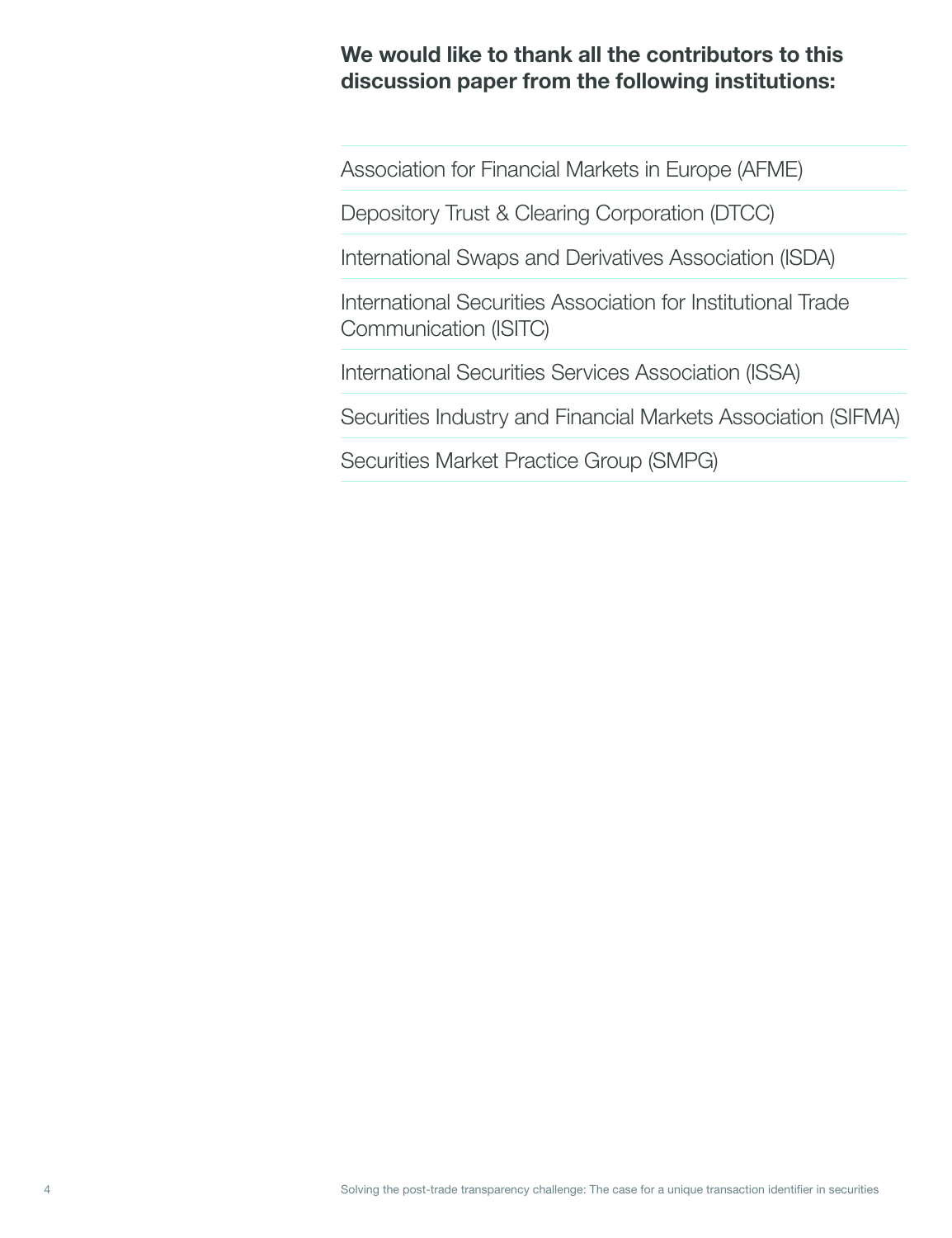## 1 Why are we talking about identifiers?

Let's begin with a quick story to put all of this into context. Around the globe, we've spent the best part of two years navigating lockdowns and movement restrictions. One of the saving graces of this situation is that we have been able, as an industry, to switch from working in an office to working from home. But we can also get just about whatever we want delivered to us too, efficiently and safely. From laptops to pizzas, almost everything can be delivered at the click of a button.

Just think about that delivery process for a second. How happy would you be if you were receiving a high-value item but were unable to identify where that package was in the delivery process at any point in time? If there was a high risk that the package could accidentally be delivered to Jim, four doors down, or Helen, in another city, would you be comfortable with ordering that item? What if that package had to pass through multiple delivery services? Now think about how we operate in the securities markets.

Currently, we have no way of uniquely identifying and tracking a transaction across all the intermediaries in the securities lifecycle. Thinking back to the delivery process for your package, that's like relying on the package being passed through numerous delivery services without a way to ensure it ends up in the right hands at the end of the process, let alone knowing where it is at any point in time.

Now, of course, securities don't often end up in the wrong place but, when they do, significant costs and risks arise, which will be exacerbated once the financial penalties introduced by CSDR's settlement discipline regime come into effect. Given the intense industry focus on operational resilience and risk, this should give your firm's C-suite executives cause for concern, especially if we're trying to reduce settlement failures overall as an industry and modernise our market practices, which will be required in T+1 environments.

#### The problems we need to solve for

Even though firms are able to trade in fractions of a second and most have a relatively good handle on their execution costs, when it comes to post-trade processing, the industry often struggles with inefficiency due to manual processes and a lack of transparency.

Firms may be able to monitor once a trade has settled, but they have little information while the post-trade process is in-flight. This means end-to-end visibility on the whole lifecycle is extremely challenging and management of any hotspots of operational risk is difficult.

Given the increased industry focus on systemic resilience, this lack of process transparency is concerning. If an intermediary has operational issues and creates a bottleneck, firms need to know that it's happening through real-time visibility so they can manage the situation.

Moreover, as firms continue to focus on improving the client experience across the whole spectrum of services they offer, post-trade transparency becomes even more important. Firms risk ceding clients to competitors if they are unable to keep pace with their peers in servicing client requirements in a timely manner, including responding to queries about the status of transactions and transparency into any settlement issues that arise.

Regulators have begun to take much more interest in these post-trade inefficiencies in recent years too – first with regulations targeted at encouraging centralised clearing and reporting, and later with regulation targeted at reducing settlement inefficiency. The costs of trading, clearing and settlement are under the microscope as a result of industry pressures related to thinning margins and settlement discipline regimes. Regulators generally stop short of mandating standards adoption outside of regulatory reporting formats, but that doesn't mean the industry shouldn't take action to increase end-to-end transparency.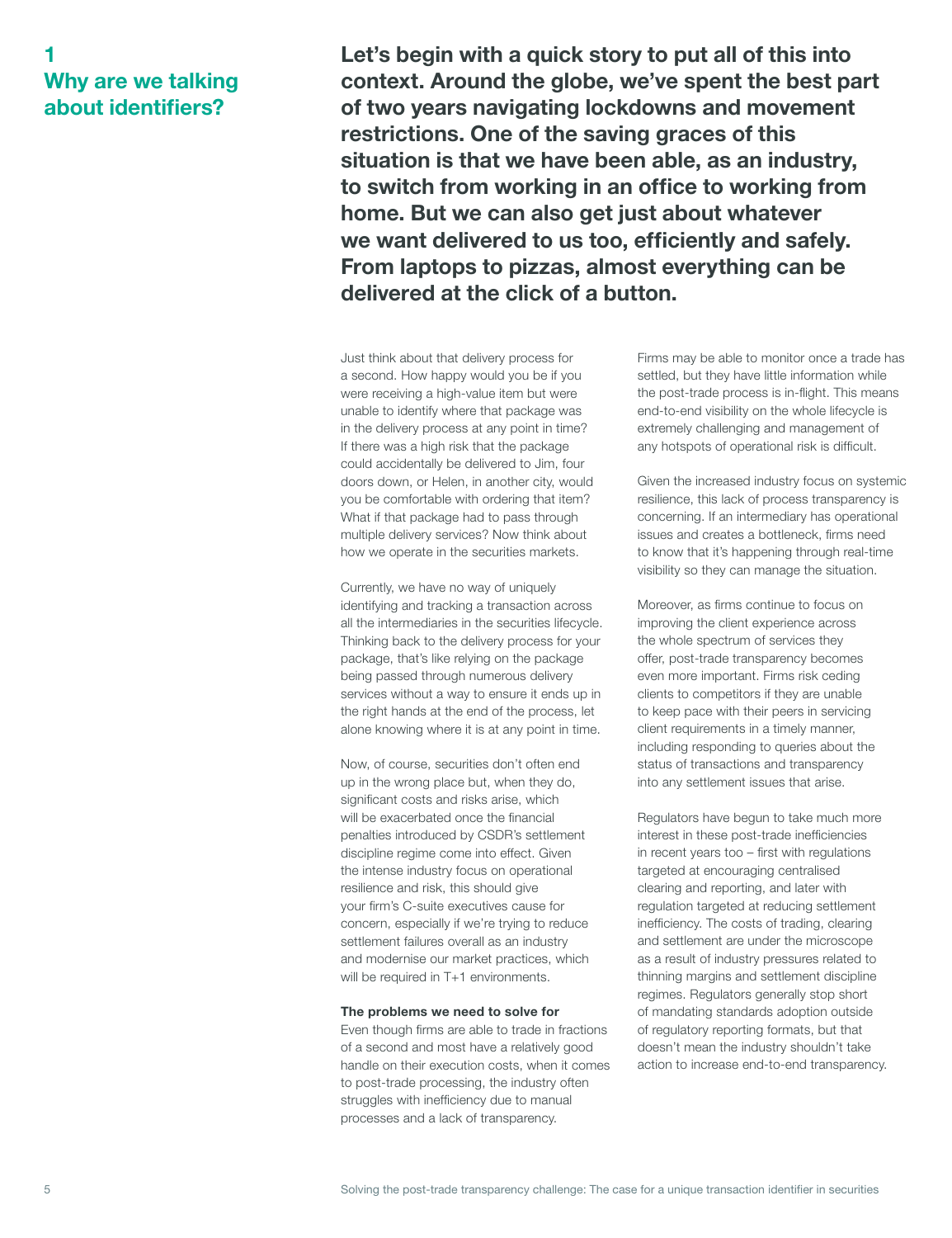

**Source:** European Securities and Markets Authority (ESMA), *Report on Trends, Risks and Vulnerabilities, No. 2, 2020*

> Operational risk stems from the plethora of messaging formats and communication and data standards used across the whole lifecycle of a trade, as well as the various technology platforms that this information must pass through within different intermediaries. As the industry witnessed in 2020, equities settlement failures increased significantly in the early days of the pandemic and the industry still sees higher than normal levels of failures in the EU. As an industry, if we are to keep failures to a minimum, then we need to work in a smarter way.

> If we take the ESMA statistics as a representation of fails at the global industry level, an average of 5% to 10% of equity settlements fail and an average of 2% to 4% of bond trades fail. This may not seem like a lot, but it adds up to billions in operational costs and fees.

All firms in the settlement chain are financially or operationally impacted by those failures and their impact can extend beyond those firms if the wider group of counterparties in the repo and securities financing chain are taken into account. Lending activity can actually slow down if a cascade of settlement and collateral movements are impacted by a large trade failure.

Firms of all sizes can experience trade failures. Larger firms often attribute fails to "broker locate issues" due to securities being unavailable as they are on loan. Smaller firms tend to have many more internal operational issues underlying their failure

rates, for example, manual processes and "fat finger" entry of trade data, such as standing settlement instructions (SSIs).

Add into the mix that most financial institutions are attempting to digitally transform their operations at scale, and every firm is at different stages of this evolution. Some firms are building distributed ledger technologies to transform their approach to data storage, while others are building new services and application programming interfaces (APIs) to make consumption and transmission of data easier. And there's one thing that all of these efforts need to enable interoperability between next generation technologies and incumbent or legacy platforms across all market participants – consistent, standardised data.

With a baseline of common information that can be communicated between these platforms, the industry can avoid a lot of pain in converting data from one format to another.

With a baseline of common information that can be communicated between these platforms, the industry can avoid a lot of pain in converting data from one format to another. Market participants also reduce the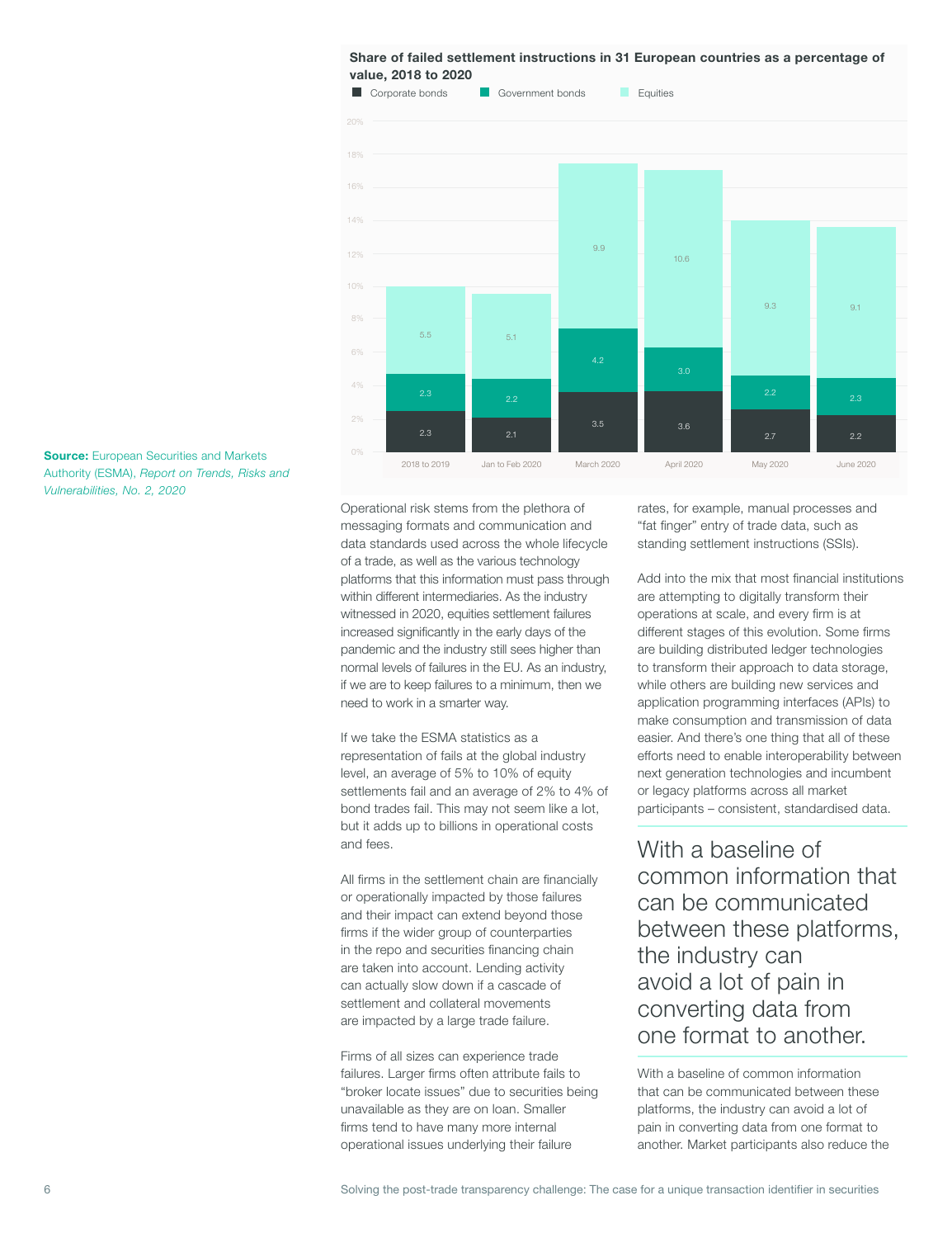operational risk and cost involved in their digital transformation activities. The biggest beneficiaries of this work will likely be the buy-side as the reduction in settlement penalties expected under the settlement discipline regime, and staff hours required to deal with failures, will ultimately benefit the asset owner in terms of fees charged by intermediaries. All other market participants will benefit too, as staff hours dedicated to dealing with failures, and costs related to buy-ins or financial penalties, will be reduced.

#### Why are we doing this now?

Commercial, compliance and cost pressures have combined with ongoing digital transformation projects to create an opportunity to overhaul the way that the industry approaches the post-trade lifecycle. The priority should be eliminating redundancy and improving efficiency, where possible, and it is here that standards must play a key role. Technology alone cannot solve the industry's challenges.

A unique transaction identifier (UTI) already exists in the securities industry as part of the ISO stable, namely ISO 23897:2020. Industrywide adoption of it would help to reduce risk and improve the client experience across the full trade lifecycle.

What's more, a unique transaction identifier (UTI) already exists in the securities industry as part of the ISO stable, namely ISO 23897:2020. Industry-wide adoption of it would help to reduce risk and improve the client experience across the full trade lifecycle, regardless of the technology platform a firm is using. The business case is there, but it takes more than just creating a standard to make it successful. Success is predicated on industry adoption, agreement on the principles of the standard, and the process through which it is implemented. And although the UTI would reduce cost and risk for all market participants in the short and long-term, implementing it will require an upfront investment on the part of all market participants.

The business case to adopt the UTI can be built by highlighting several key benefits:

- Improved status timing reducing latencies and gaps in status exchange.
- Greater transaction visibility connecting the delivery and receipt instructions across the lifecycle stages, reducing costly counterparty communication, and faster determination of root cause/owner.
- More accurate issue detection earlier identification of settlement data discrepancies.
- Enhanced workflow processes selfsourced data, improving decision making, whether action is required and next steps to ensure settlement.

Statistics can also be helpful when building a business case and the estimated savings from adopting the UTI, based on working group discussions, include:

- A reduction in the number of presettlement matching and timing exceptions that require active investigation with a counterparty by 50%.
- A reduction in the number of matching or timing fails by 90%.

#### Addressable market calculations

The following information provides guidance to identify an organisation's current spend on exceptions and estimate the equivalent savings from cost reduction. While UTI transaction data will not eliminate pre-settlement matching and timing exceptions, it will identify them sooner, provide the data points required to determine the cause of these exceptions and facilitate faster subsequent actions. It will also reduce the number of instances where a firm needs to query their counterparty. Consolidated data from UTI adoption can also directly eliminate some failures from matching and timing issues.

#### Pre-settlement exceptions calculation

Average cost / effort per exception = A Unit Count of exceptions = B Proportion with matching or timing issues = C%

Organisational current spend = (A \* B \* C) on target exceptions

#### Failed trades calculation

Average cost / effort per failed trade = X Unit Count of fails  $= Y$ Proportion of fails with matching or timing issues = Z%

Organisational spend =  $(X * Y * Z)$  on target fails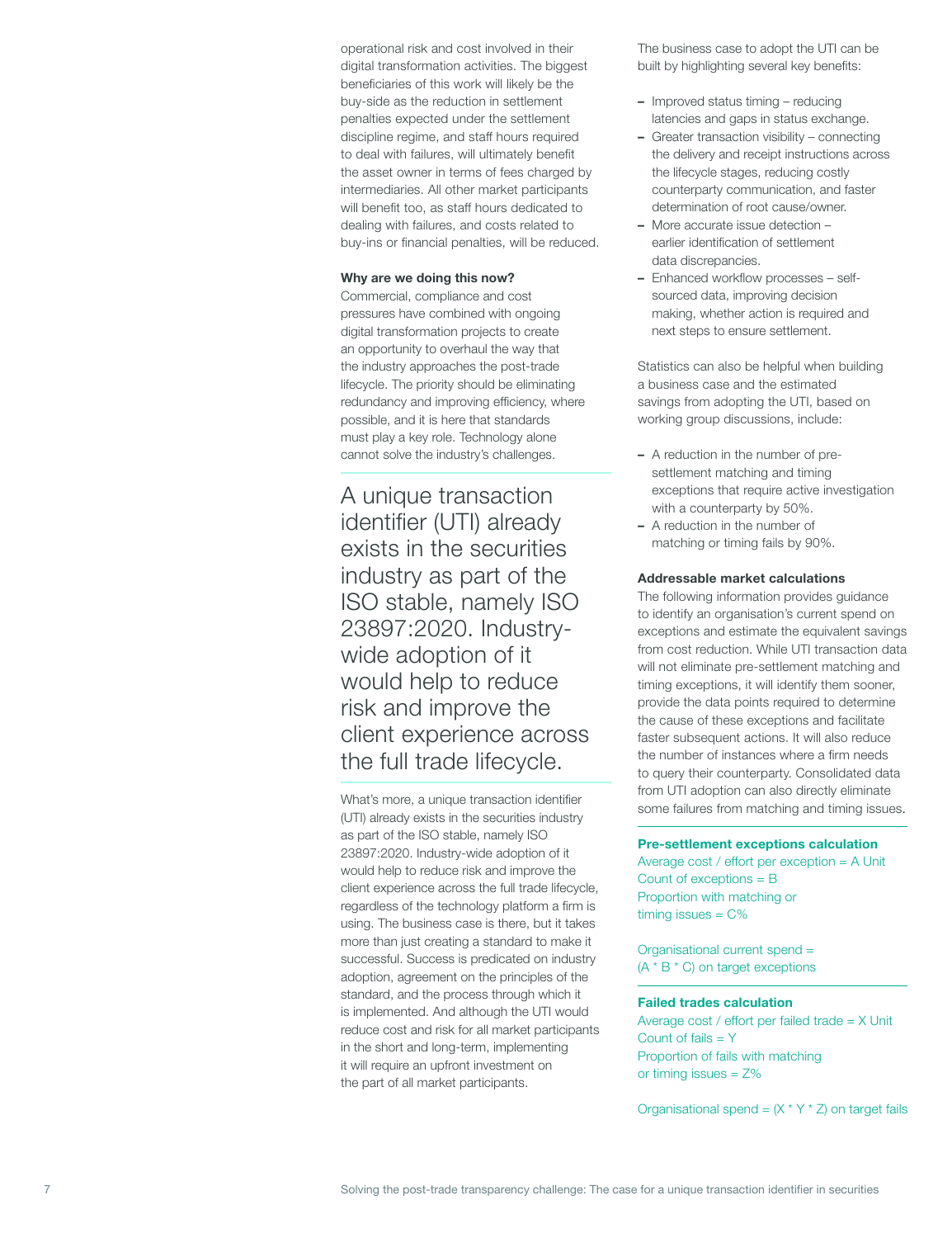## 2 How do we get there?

The industry should be in the driver's seat to ensure the UTI's usage properly meets the requirements of the market. Industry standards should be at the forefront of our design ethos as we build the financial infrastructures and services of the future – common standards are the foundations of current and future interoperability. Something as important as these foundations should be shaped by industry experts and supported by all financial market participants.

The UTI will not replace the existing transaction references that firms use today. Instead, it will provide a transaction-linking reference that everyone in the transaction chain can use to unify the process. In a practical sense, the UTI will be assigned at the block level, for matching purposes, and separate UTIs will be assigned for each allocation that is instructed downstream to the custodian. The same reference would be persistent throughout the lifecycle of a transaction and be maintained for the majority of amendments or version changes from exceptions, however, certain conditions such as novation or netting would trigger a new reference.

A group of early adopters has begun the groundwork to implement the standard and this work is expected to be completed in 2022. These market participants have identified the challenges to overcome, the workflows and segments to focus on, and the benefits they will receive as first wave adopters of the standard. They will lay the groundwork for future waves and are building on top of the work that has already been done in other areas such as securities finance.

The following diagram shows when and how a UTI will get assigned and how it flows through the system:

#### How the UTI flows through the settlement lifecycle for securities trades: Generation and communication

The UTI identifies a securities transaction obligation between a buyer and seller that is allocated to settlement accounts 血 with SSI data, an agreed instrument and quantities. 血 UTI UTI Generation of the UTI for a settlement transaction occurs as part of the **trade allocation / confirmation** process between a buyer and seller via: – central generation by trade venues / matching platforms / UTI market infrastructures – instructing party generation who communicates the value Buyer **Buyer** Seller to their counterparty Communication of UTI values within securities Account settlement workflows Owner 'Account owners' sending instructions to their 'account servicers' – Populate UTI: from an agreed trade confirmation or allocation process – Maintain UTI: use same UTI for version changes and lifecycle updates Account m Servicer 'Account servicers' receiving instructions from their 'account owners' and 'account servicers' sending statuses and confirmations to their 'account owners' UTI

- Echo UTI: populate same UTI on status and confirmations sent for received instructions
- Persist UTI: populate same UTI when instructing onward delivery or receipt for received instructions

A UTI can be applied to all securities post- trade settlement workflows including both CCP cleared and non-CCP settlements.

Industry standards and market best practice on UTI generation and communication: [IOSCO](https://www.iosco.org/library/pubdocs/pdf/IOSCOPD557.pdf) / [ESMA](https://www.esma.europa.eu/sites/default/files/library/esma70-151-2838_guidelines_on_reporting_under_sftr.pdf) / [ISDA](https://www.isda.org/a/IdiDE/2015-july-20-uti-best-practice-v11.pdf) / [GFMA](https://www.gfma.org/wp-content/uploads/uploadedFiles/Initiatives/Foreign_Exchange_(FX)/GFXDMAGUTIGeneratedbyExecutionPlatformsJan2014.pdf)

Account **Owner** 

Account Servicer

UTI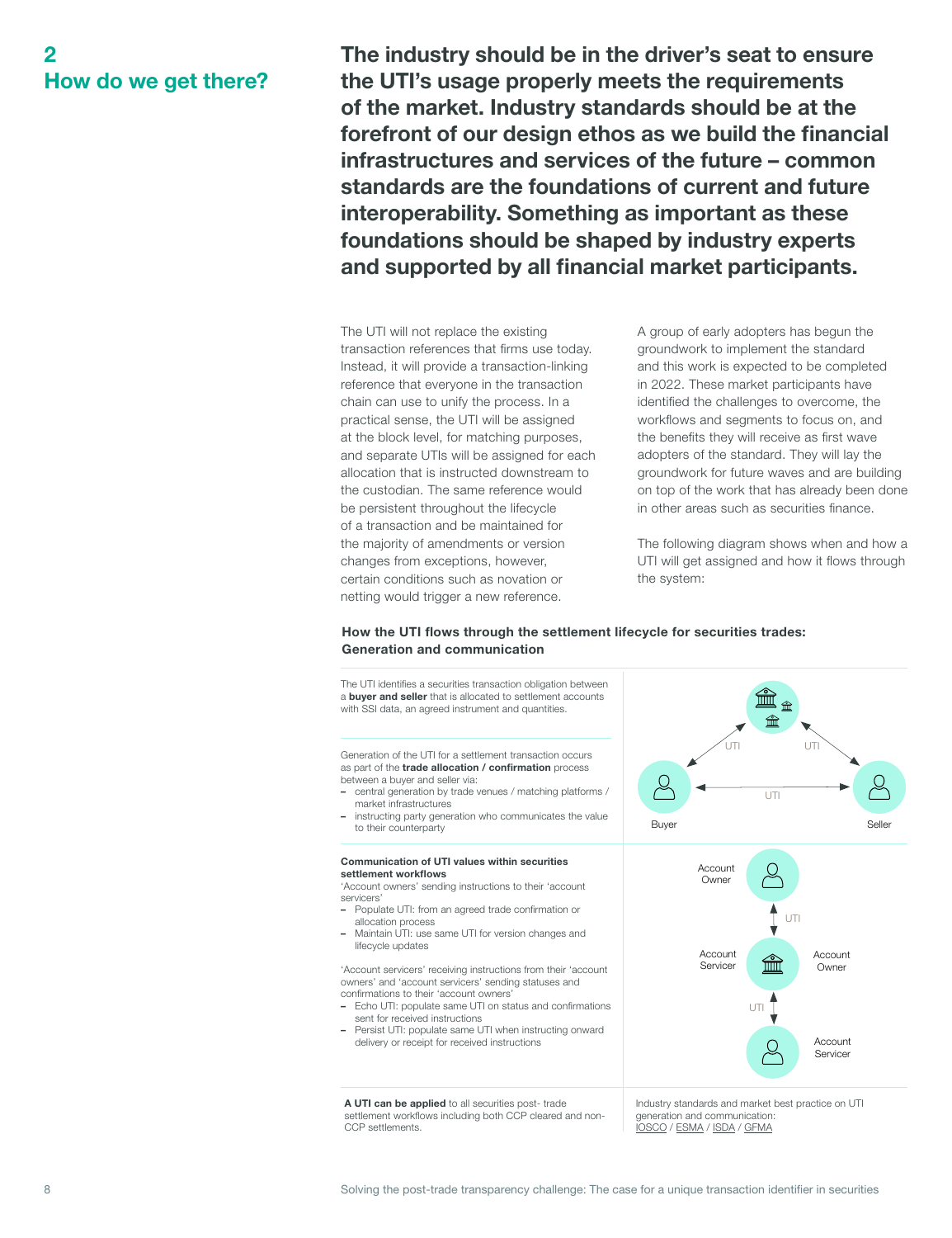#### Learning from the UTI in Europe

The implementation of the UTI that was mandated for reporting as part of the European Markets Infrastructure Regulation (EMIR) and the EU Securities Financing Transactions Regulation (SFTR) is, in many ways, a frontrunner that can provide the industry with a number of important lessons. Europe was not alone in implementing identifiers either, as the Dodd-Frank Act in the United States also required the introduction of a UTI-like unique swap identifier (USI) to be included in swaps reporting, under part 45 of the regulation.

The implementation of the UTI that was mandated for reporting as part of the European Markets Infrastructure Regulation (EMIR) and the EU Securities Financing Transactions Regulation (SFTR) is, in many ways, a frontrunner that can provide the industry with a number of important lessons.

There is also support for the introduction of the UTI at a global level, with the International Organization of Securities Commissions' (IOSCO) recommendations to use the identifier for derivatives transaction reporting. Although CPMI IOSCO developed the UTI for the purposes of OTC derivatives reporting, they acknowledged at the time that it could be extensible for other types of transactions as well.

EMIR came into force in February 2014 and SFTR in July 2020. As part of both regulations' requirements, financial institutions are required to include an alphanumeric code of 52 characters (ISO 23897:2020), the UTI, in their transaction reports to a registered trade repository. The UTI is generated by one of the two counterparties in the derivatives or securities finance transaction and then communicated to the other party for use within the reports of both parties. The UTI can also be generated by a market venue, which is then consumed by both counterparties.

If we look at some of the challenges that firms have faced in adopting the UTI, one of the greatest problems has arisen because of uncertainty about which party is responsible for generating the code. That's why the industry needs a commonly agreed rulebook for these processes that is rigorously followed by all market participants.

Another challenge is communication of the UTI between counterparties that do not have dedicated in-house or vendor solutions in place and that are reliant on manual processes. This is why some firms in the Danish market turned to SWIFT messages early on as a solution to the problem. The communication of the UTI in either an ISO 20022 or ISO 15022 message removes the need to use thirdparty solutions or manually exchange files.

The key lesson here? Careful planning and hard work need to go into making sure best practices are understood and followed by market participants. And SWIFT is a key facilitator to make sure the industry's adoption journey is as smooth as possible.

#### The challenges along the way

Sharing the actual identifier is not a technically difficult task using one that is already in place: ISO 23897. Adopting the identifier will require some internal changes, such as making sure systems are able to accommodate the new data field for the identifier and its requisite character length. The real challenge across the industry, however, is ensuring that everyone involved in a securities transaction uses the same identifier and that market practices are clear and welldefined. This is where key market participants and working group members are tasked with focusing their efforts in the coming months.

This work will involve discussing and understanding any challenges firms may face in adopting the standard. Standards adoption typically requires firms to update their internal data models and client and counterparty interfaces to be able to ingest and transmit the identifier unchanged across the chain of intermediaries involved in the securities lifecycle. At a high level, passing on the UTI will require all parties in the trade lifecycle to conduct system development to consume the identifier and functionally support the identifier in the lifecycle, such as to provide any status changes to vendor transparency tools.

Firms would be required to populate and receive UTI values on inbound and outbound messages, as well as sharing settlement data downstream on corresponding instructions and upstream on status response messages.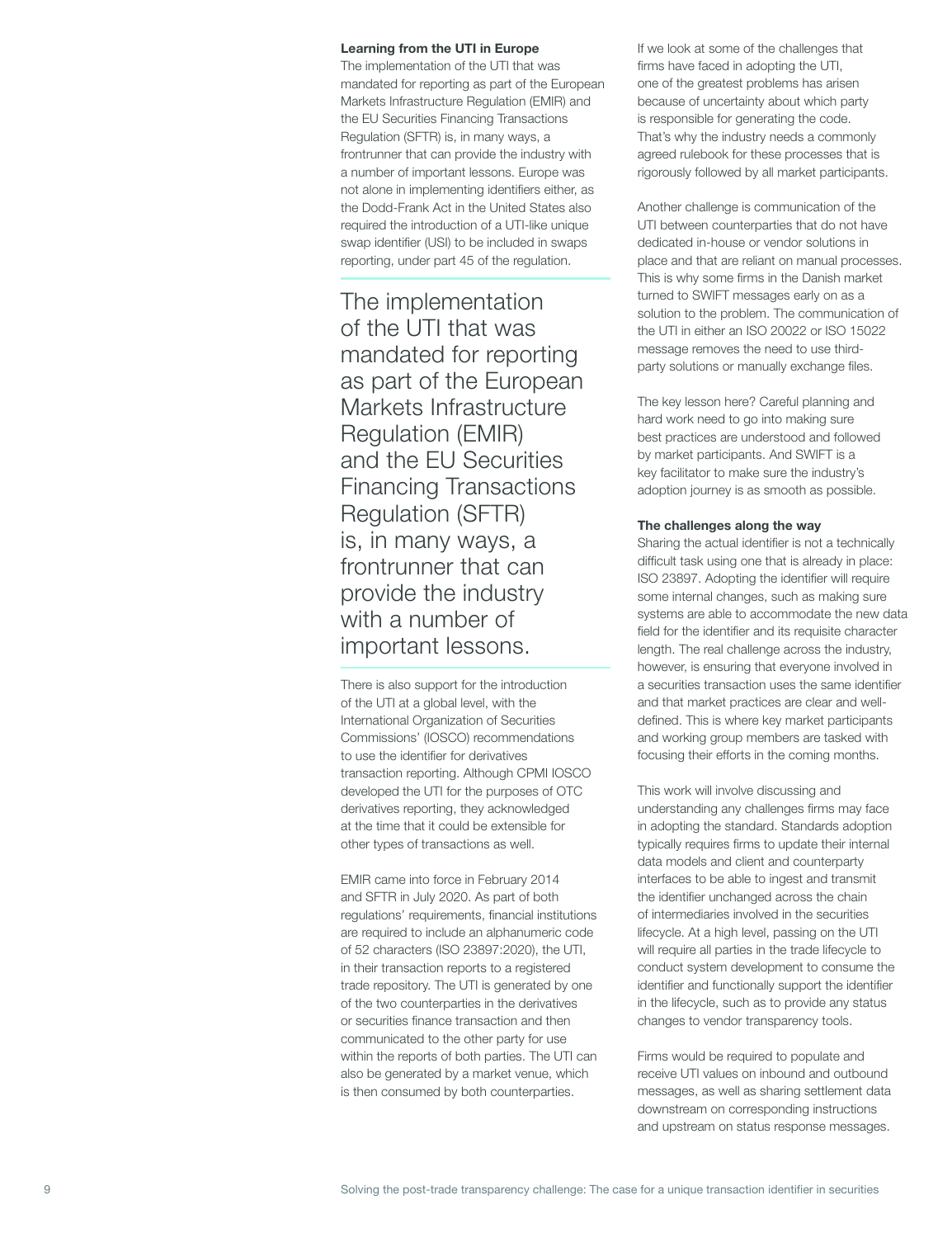This means they must be able to pass the same UTI onward to the next party in the chain for instruction front-to-back, as well as status updates or confirmations back-to-front in terms of trade flow. This may entail the reconfiguration and adjustment of multiple internal systems in order to accept the new identifier.

#### The importance of market infrastructures and networks

Market infrastructures and network providers play a key role in enabling the industry to adopt new market practices, including data standards. By acting as champions for the adoption of the standard and leading the way in identifying common approaches to system changes across industry practitioners, these bodies can become a marketneutral central resource for all firms.

As key players in the ecosystem, CSDs can use the UTI to propagate transaction information much quicker across systems in the processing chain to increase settlement efficiency through early visibility. By adopting the UTI, CSDs will facilitate processes such as forecasting, claims management and pre-validation of data. The UTI can also be used to improve the regulatory reporting that some CSDs offer, as well as pre-matching services. In addition, the UTI can greatly improve cross-CSD settlement and cross-markets interoperability.

The Depository Trust & Clearing Corporation (DTCC), SWIFT and Hong Kong Stock Exchange are some of the market participants working together to support the introduction of the identifier. These market infrastructures will also adopt the standard within their various services and solutions to enable market participants to effectively communicate the identifier with their counterparties and clients. The UTI will therefore be generated as early in the transaction chain as possible, as it is important to get the UTI assigned at an allocation level with the first entity in the trade lifecycle. For example, DTCC will generate the UTI in its matching platform when it is the party instructing on behalf of a buy-side firm, which should reduce some of the industry friction when it comes to counterparty interactions. The UTI will also likely complement and improve the matching process between the various intermediaries, such as the executing broker, prime broker, global custodian and sub-custodians, by providing a common, industry standard reference for case creation and workflow management post-allocation.

DTCC indicates that its Institutional Trade Processing (ITP) business creates the UTI within its Central Trade Manager (CTM) service and then passes it to its Settlements Management solutions to instruct the global custodian. The custodian will capture the UTI and pass it along to the local sub-custodian and depository for settlement. The UTI is then passed back to ITP, via settlement status and confirmation messages, in order to provide full trade lifecycle management for clients to monitor settlement and actively manage exceptions. Furthermore, this UTI could be used to manage post-trade settlement position reconciliation issues, in addition to trade settlement claims, of which the industry expects to see a spike due to CSDR's discipline regime.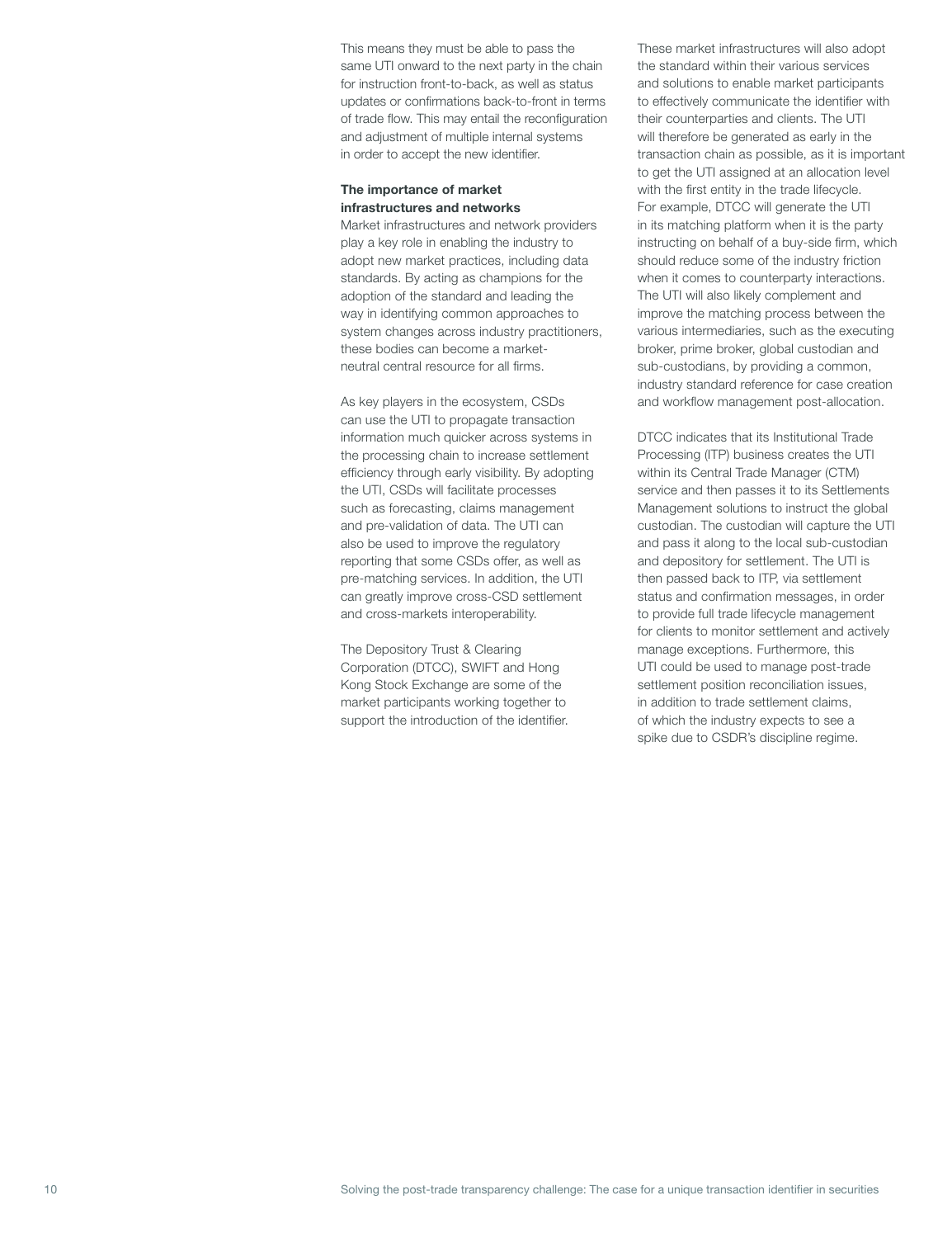## 3 What benefits will this bring?

To keep it simple, the benefits of the new identifier will be to reduce operational risk, improve traceability and transparency across the post-trade lifecycle, enable improved client service, and support the industry's digital transformation agenda overall.

To come back to the analogy of a delivery service, rather than a chain of intermediaries scrambling to track where a transaction is in its lifecycle, providers will be able to offer their clients the ability to see where their instructions are at any point in time. Service providers and the sell-side will be able to provide value-adds for their clients, and the buy-side will benefit from these offerings. Each market participant will benefit in its own way from adoption of the standard.

#### Improving transparency

The chain of intermediaries across the securities lifecycle will all benefit from a common identifier that enables them to track the transaction from trade execution to settlement, regardless of the technology platforms used. This visibility throughout the transaction chain will allow firms to identify and resolve any bottlenecks or settlement cycle issues more rapidly; thus, bringing down cost and risk. More transparency also enables proactive operational efficiency improvements across the post-trade lifecycle – executives can effectively see where to focus the efforts of their time-constrained teams. It will also enhance the ability of intermediaries to tell clients exactly why a transaction is mismatching, and to therefore resolve breaks caused by incorrect standing settlement instructions (SSIs) more rapidly.

As the industry gradually adapts to the new standard, adoption barriers can be minimised by the reuse of MT and MX messages, the development of a graphical user interface (GUI), and the introduction of new application programming interfaces (APIs).

#### Enhancing client service

At a basic level, greater post-trade transparency will mean intermediary firms are better equipped to answer any client queries about clearing and settlement processes in a rapid manner when they arise. On the other side of the equation, asset manager clients will have more timely access to information about the post-trade lifecycle, which will allow them to better mitigate risk across their portfolio. Greater transparency will also reduce the number of times firms have to chase information from intermediaries further down the chain.

Furthermore, this data can also be integrated into intermediaries' value-added post-trade services,

such as self-service client portals. Both buy-side and sell-side firms continue to focus on improving operational resilience, and keeping a close handle on post-trade processes is a part of this endeavour. Firms could also take advantage of this more real-time view of their clients' activities to build out support services further in future.

#### Lowering operational risk and cost

The UTI will be a building block to improve the industry's settlement efficiency. Firms active in the European Union must comply with CSDR, which increases the financial impact of settlement failures via a new regional penalty regime and mandatory buy-ins. A unique identifier will help firms to avoid these fines by enabling issues to be resolved proactively and, if fines do occur, enable firms to accurately attribute those fines and fees to the relevant party in the transaction chain. An identifier can help firms provide evidence and transparency into the underlying causes of failures and quickly resolve any disputes and claims resulting from those failures.

The current industry focus on improving operational resilience and reducing operational risk can also be better supported by the adoption of a standard that facilitates the reduction of settlement failures. It may also prove beneficial to firms as they re-architect their systems ahead of a move to T+1 settlement in key markets such as the United States and Canada.

#### Supporting digital transformation

We need common foundations to digitally transform our industry. No matter what stage of the journey your firm is at, if you have consistent data at the heart of your platforms, you can better communicate information from one system to another. As you adopt next generation technology tools and solutions, the identifier remains the same and enables effective transmission and tracking of transactions between legacy and next generation technology environments.

The Covid-19 crisis has also highlighted the importance of integrated communication tools to better enable collaboration between teams working in various locations across the globe. The identifier can provide a connection point for these new systems and tools for communicating between internal teams and external clients and counterparties.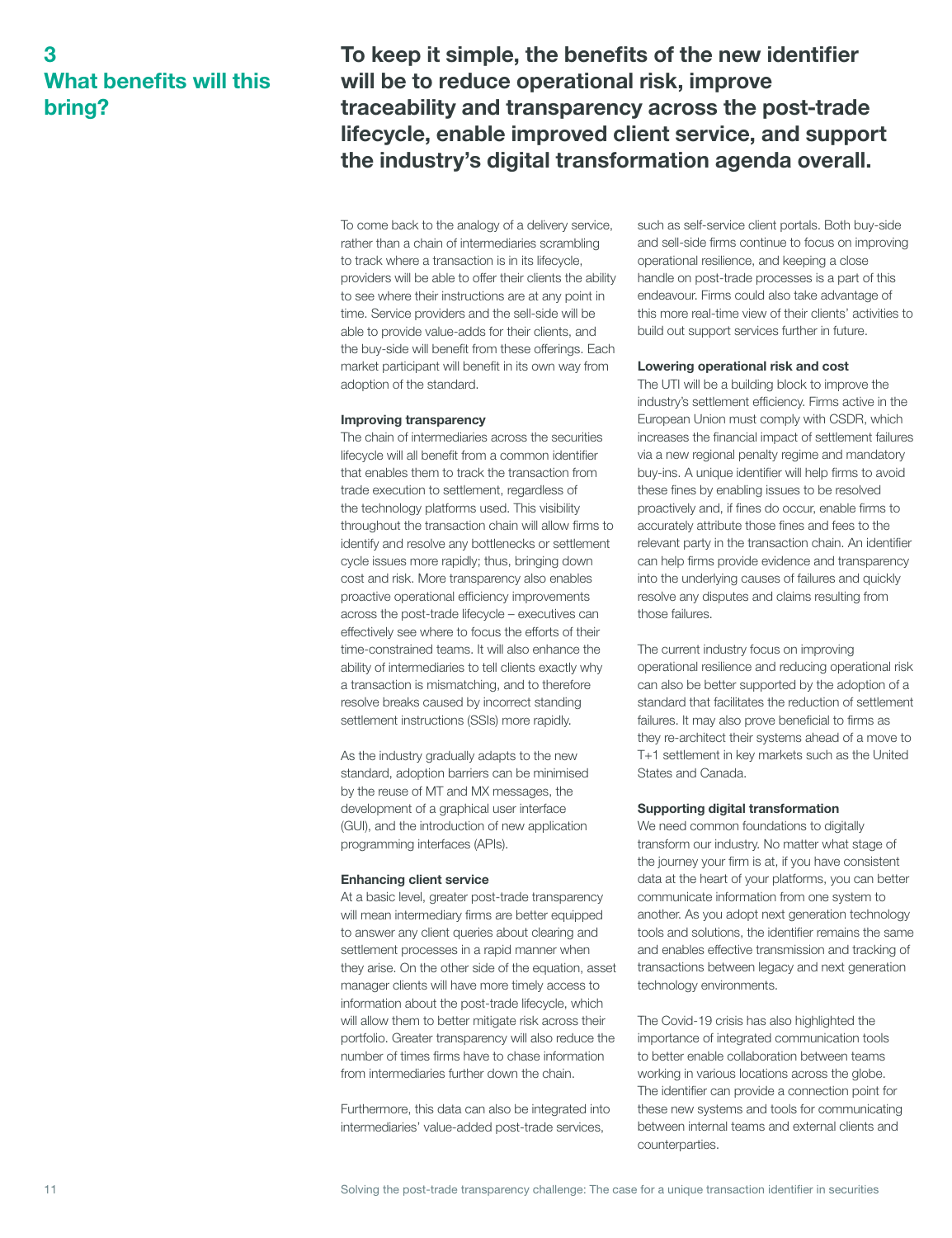## 4 So, what next?

The first wave of early adopters working on the implementation of the standard expect much progress to be achieved over the coming months. The identifier will be embedded within the posttrade services of several market infrastructures to begin with. This started at the end of 2021, and more market infrastructures are expected to embed it as well over time. The working group will also be gathering input from their peers and clients to feed into the future roadmap of the standards initiative.

Complete transaction lifecycle adoption will be important to realise ROI with the implementation and persistence of the UTI across the various intermediaries involved. SWIFT's community of users, along with collaboration with global trade associations, like ISITC NA, SMPG, and others, will help drive adoption through endorsing usage within market practice recommendations. In fact, ISITC NA's leadership was involved, from the beginning, in the design and the creation of this UTI.

The UTI working group is keen for the wider industry to provide feedback on their views of the identifier and the challenges and benefits they foresee ahead. Industry engagement at the start of the process is key to the adoption of the standard and it is important for as many different types of firms as possible to get involved.

Whether driven by regulations, market infrastructures or industry initiatives, adoption of the UTI has already started and has the potential to be used more widely to increase transparency and efficiency across the posttrade settlement and reconciliation value chain. Many players believe in its broad usage across the securities flows in the medium to long term and some even see benefits in eventually mandating its usage. In short, the UTI is a key enabler for change and we encourage all securities market participants to learn more about the benefits it could bring to their institution.

For more information on the benefits of the UTI and what it could mean for your organisation, please contact your SWIFT account manager or email us at [securities@swift.com](mailto:securities%40swift.com?subject=).